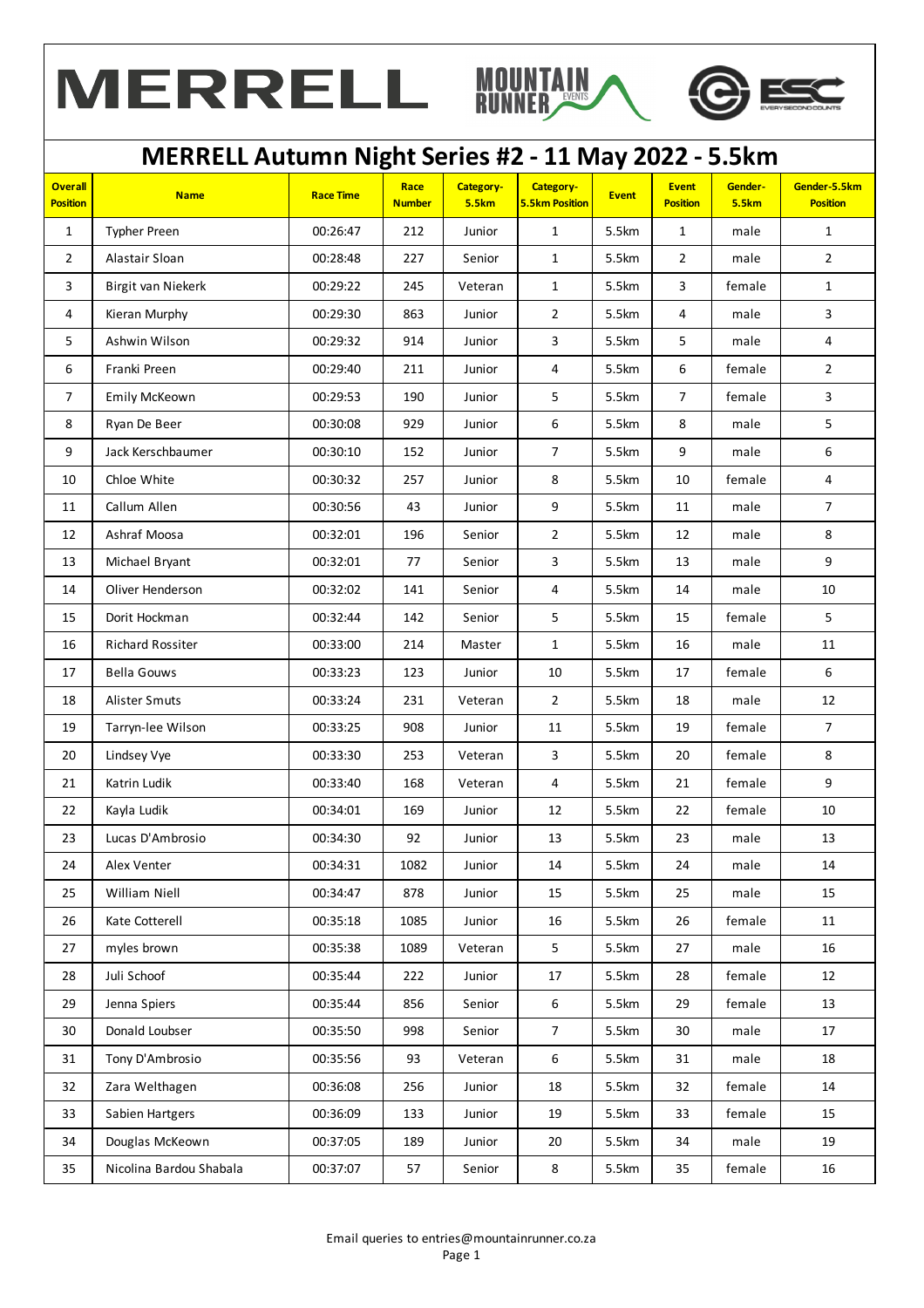





## **Overall Position Name Race Time Race Number Category-5.5km Category-5.5km Position Event Event Position Gender-5.5km Gender-5.5km Position MERRELL Autumn Night Series #2 - 11 May 2022 - 5.5km** 36 Finn Murphy 00:38:14 865 Junior 21 5.5km 36 male 20 37 Richard Halley-Stott | 00:38:45 | 125 | Veteran | 7 | 5.5km | 37 | male | 21 38 Ryan Foster 00:38:46 881 Junior 22 5.5km 38 male 22 39 Iera Romo 00:39:10 1097 Junior 23 5.5km 39 female 17 40 Abigail Alexander | 00:39:43 | 42 | Senior | 9 | 5.5km | 40 | female | 18 41 | Martine te Velde | 00:39:52 | 236 | Veteran | 8 | 5.5km | 41 | female | 19 42 Stephanie Johnson | 00:39:54 | 148 | Senior | 10 | 5.5km | 42 | female | 20 43 Christa Schonitz 00:39:56 221 Veteran 9 5.5km 43 female 21 44 Samuel Charles Abold | 00:40:00 | 6 | Junior | 24 | 5.5km | 44 | male | 23 45 Alexandra Lily Wilfart | 00:40:01 | 261 | Junior | 25 | 5.5km | 45 | female | 22 46 Zara Usmani 00:40:04 1099 Senior 11 5.5km 46 female 23 47 Lisa Mace 00:40:20 171 Senior 12 5.5km 47 female 24 48 Eben Uys 00:40:23 242 Senior 13 5.5km 48 male 24 49 Charles Lalieu 00:40:27 159 Veteran 10 5.5km 49 male 25 50 Erik Hanel 00:40:33 126 Senior 14 5.5km 50 male 26 51 | Alexander McKeown | 00:40:35 | 188 | Junior | 26 | 5.5km | 51 | male | 27 52 Bev Day 00:40:37 280 Master 2 5.5km 52 female 25 53 Jacori Uys 00:40:41 243 Senior 15 5.5km 53 female 26 54 James McKeown 00:40:48 191 Veteran 11 5.5km 54 male 28 55 Erhardt De Kock 00:40:50 101 Senior 16 5.5km 55 male 29 56 Miekie Treurnicht 00:40:51 239 Senior 17 5.5km 56 female 27 57 Roanna Bernatzeder | 00:41:30 | 62 | Senior | 18 | 5.5km | 57 | female | 28 58 Steve Murphy 00:41:30 197 Master 3 5.5km 58 male 30 59 Victoria White 00:42:12 260 Junior 27 5.5km 59 female 29 60 | Anneke Venter | 00:43:16 | 1081 | Veteran | 12 | 5.5km | 60 | female | 30 61 Kara Lamb 00:43:35 165 Senior 19 5.5km 61 female 31 62 Charan Saunders 100:43:50 217 Veteran 13 5.5km 62 Female 32 63 Lara Dugas 00:44:06 1117 Veteran 14 5.5km 63 female 33 64 Jonathan Dugas | 00:44:06 | 1116 | Veteran | 15 | 5.5km | 64 | male | 31 65 Sonja Andrea Abold 00:44:08 35 Master 4 5.5km 65 female 34 66 Manuela wilfart 00:44:09 262 Veteran 16 5.5km 66 female 35 67 Mohale Smelcer 00:44:10 230 Junior 28 5.5km 67 male 32 68 | Keneoue Smelcer | 00:44:11 | 228 | Junior | 29 | 5.5km | 68 | female | 36 69 Willemien Steyn 00:44:15 234 Senior 20 5.5km 69 female 37 70 | Magdalena Steyn | 00:44:17 | 233 | Senior | 21 | 5.5km | 70 | female | 38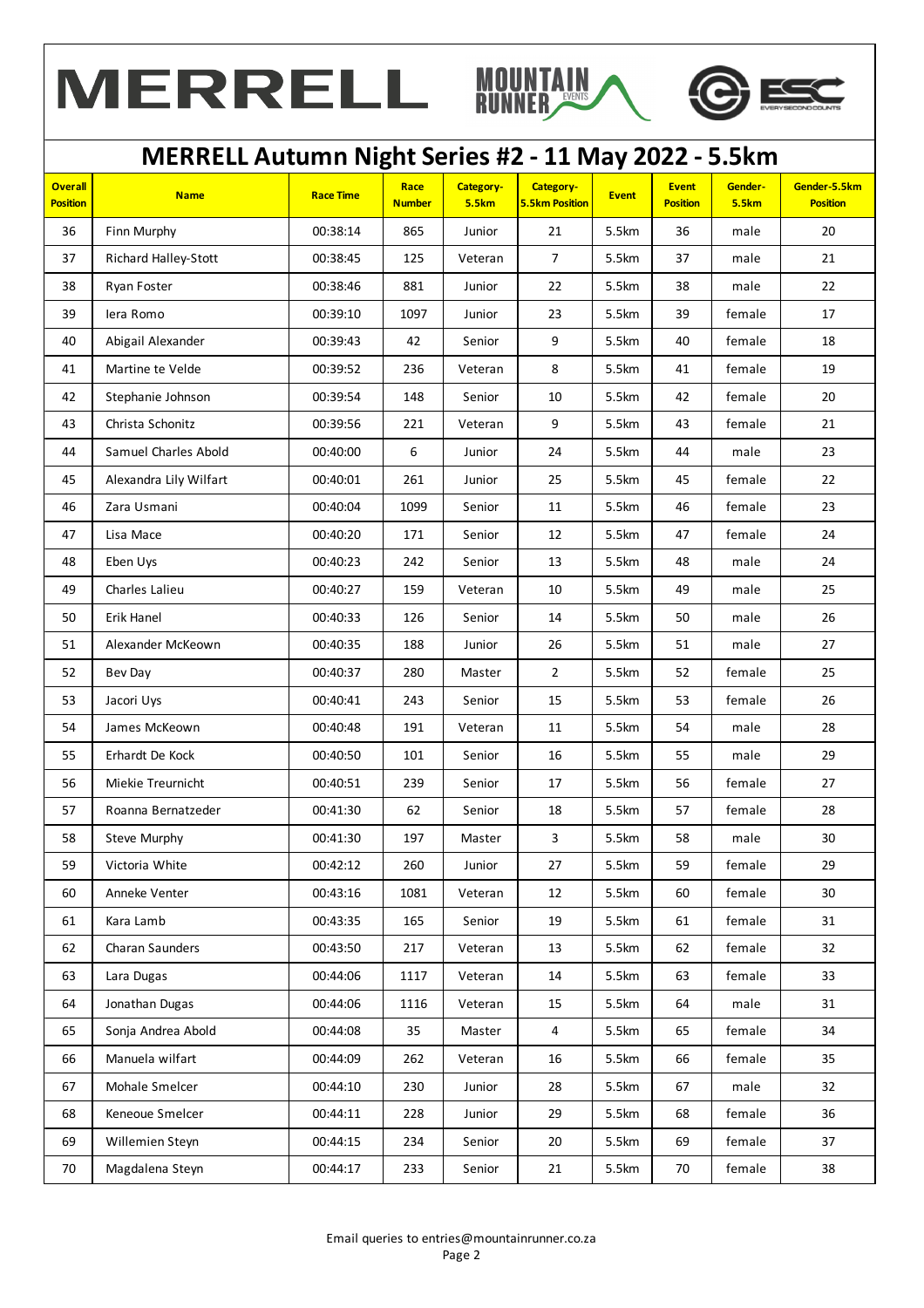



## **Overall Position Name Race Time Race Number Category-5.5km Category-5.5km Position Event Event Position Gender-5.5km Gender-5.5km Position MERRELL Autumn Night Series #2 - 11 May 2022 - 5.5km** 71 Emma Mansvelt 00:44:43 176 Veteran 17 5.5km 71 female 39 72 | BRETT COTTERELL | 00:44:43 | 84 | Master | 5 | 5.5km | 72 | male | 33 73 Zarik Marais 00:44:46 179 Junior 30 5.5km 73 male 34 74 Samuel Kerschbaumer | 00:44:47 | 984 | Junior | 31 | 5.5km | 74 | male | 35 75 Kim Brink 00:44:47 72 Veteran 18 5.5km 75 female 40 76 Megan Farish 00:44:50 116 Senior 22 5.5km 76 female 41 77 | Elsa Ketschbaumer | 00:44:51 | 987 | Veteran | 19 | 5.5km | 77 | female | 42 78 Clare Kennedy 00:45:01 151 Senior 23 5.5km 78 female 43 79 Suzahn Van der Merwe 00:45:29 244 Senior 24 5.5km 79 female 44 80 | Keith Saunders | 00:45:32 | 218 | Veteran | 20 | 5.5km | 80 | male | 36 81 Anton Mansvelt 00:45:37 173 Veteran 21 5.5km 81 male 37 82 | Mary Versfeld | 00:45:49 | 250 | Senior | 25 | 5.5km | 82 | female | 45 83 Joshua Brown 00:46:02 76 Senior 26 5.5km 83 male 38 84 Debbie Brown 00:46:02 73 Senior 27 5.5km 84 female 46 85 Allison Lamb 00:46:20 162 Master 6 5.5km 85 female 47 86 | Merencha Cupido | 00:46:44 | 921 | Junior | 32 | 5.5km | 86 | female | 48 87 Abigale Jacobs 100:46:56 | 146 | Junior | 33 | 5.5km | 87 | female | 49 88 Anais Lalieu 00:46:57 157 Junior 34 5.5km 88 female 50 89 | Sabrina Schoeder | 00:47:05 | 219 | Senior | 28 | 5.5km | 89 | female | 51 90 Jessica Boardman 00:47:47 65 Senior 29 5.5km 90 female 52 91 | Lauren Luneburg | 00:47:49 | 170 | Senior | 30 | 5.5km | 91 | female | 53 92 | Mark Kranenburg | 00:48:43 | 156 | Veteran | 22 | 5.5km | 92 | male | 39 93 Haydn George 00:49:18 121 Senior 31 5.5km 93 male 40 94 CLAIRE DALY 00:49:19 100 Senior 32 5.5km 94 female 54 95 Lee Baragwanath 1 00:49:35 | 56 | Senior | 33 | 5.5km | 95 | female | 55 96 Jacques Bence 00:49:38 61 Senior 34 5.5km 96 male 41 97 Caroline Sands 00:50:23 861 Master 7 5.5km 97 female 56 98 Janet Hodkin 00:50:25 143 Master 8 5.5km 98 female 57 99 Natalie White 00:50:36 259 Veteran 23 5.5km 99 female 58 100 Emma Thomson 00:50:37 237 Senior 35 5.5km 100 female 59 101 | Mathew van Niekerk | 00:50:38 | 247 | Senior | 36 | 5.5km | 101 | male | 42 102 | Casey van Niekerk | 00:50:38 | 246 | Senior | 37 | 5.5km | 102 | female | 60 103 Nicole Cardoso 00:50:39 79 Senior 38 5.5km 103 female 61 104 | Claudia Penny | 00:51:02 | 208 | Senior | 39 | 5.5km | 104 | female | 62 105 Elsa Swart 00:51:07 235 Veteran 24 5.5km 105 female 63